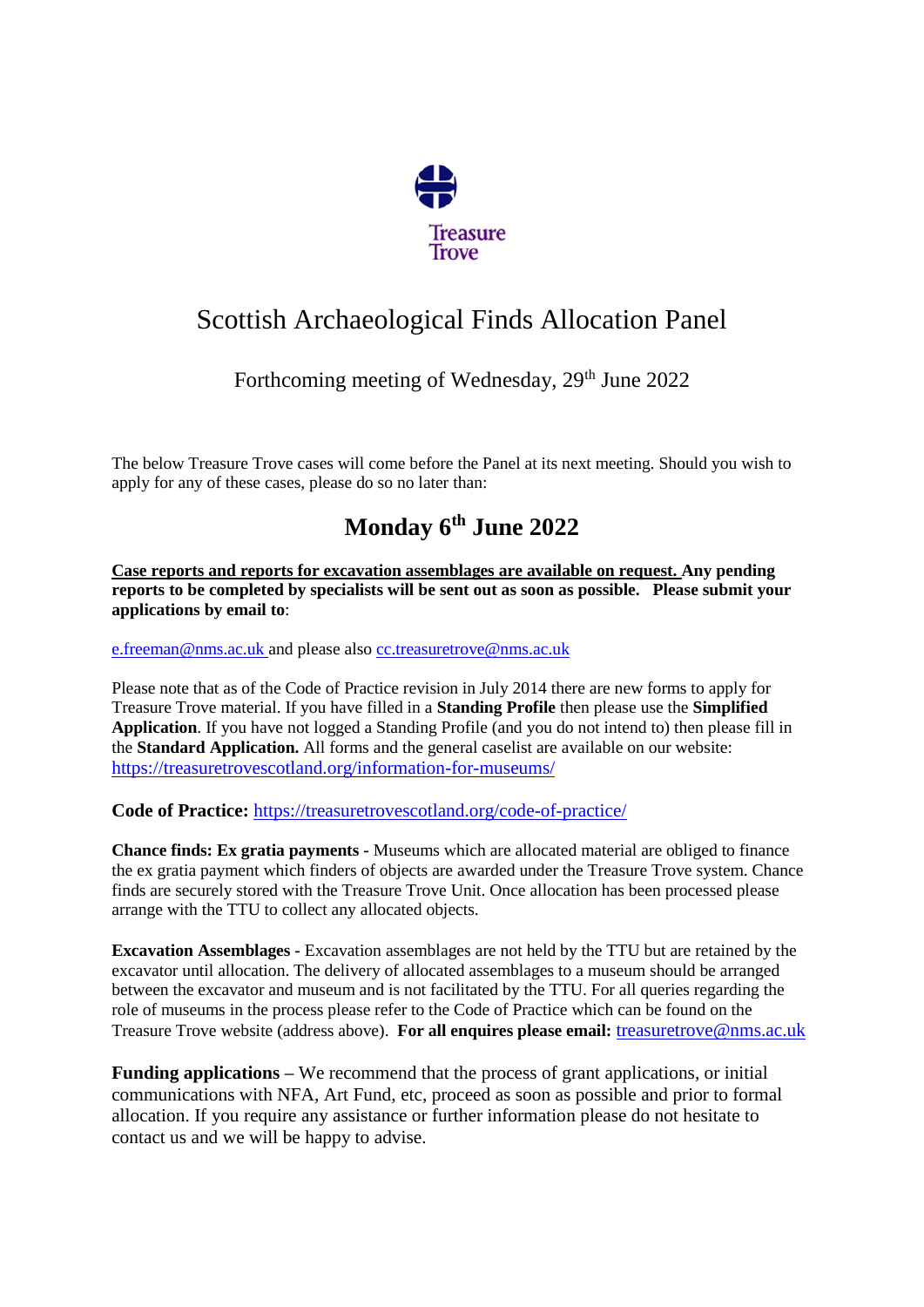#### **Chance Finds**

| TT No.          | Description                    | Local Authority |
|-----------------|--------------------------------|-----------------|
| TT 96/22        | Fragmentary Medieval gold      | Aberdeenshire   |
|                 | finger ring                    |                 |
| TT 140/22       | Medieval harness pendant       | Aberdeenshire   |
|                 |                                |                 |
|                 |                                |                 |
| TT 141/22       | Medieval unidentified object   | Aberdeenshire   |
|                 |                                |                 |
| TT 143/22       | Bronze Age axehead             | Aberdeenshire   |
|                 |                                |                 |
| TT 83/22        | John Baliol silver halfpenny   | Angus           |
|                 |                                |                 |
| TT 84/22        | Robert I silver halfpenny      | Angus           |
|                 |                                |                 |
| TT 87/22        | Roman/Early Med platebrooch    | Angus           |
| TT 92/22        | Medieval gold finger ring with | Angus           |
|                 | stone                          |                 |
| TT 105/22       | Post-Medieval gold posy ring   | Angus           |
| TT 136/22       | <b>Medieval Seal Matrix</b>    | Angus           |
| <b>TT 81/22</b> | Prehistoric pot sherd          | Dumfries and    |
|                 |                                | Galloway        |
| TT 121/22       | Medieval coin hoard            | Dumfries and    |
|                 |                                | Galloway        |
| TT 135/22       | Two Roman coins                | Dumfries and    |
|                 |                                | Galloway        |
| TT 93/22        | Papal bulla of Clement VII     | Fife            |
| TT 97/22        | Gold and enamel posy ring      | Fife            |
| TT 101/22       | Middle Bronze Age axehead      | Fife            |
|                 | blade                          |                 |
| TT 102/22       | Medieval/Post-Medieval silver  | Fife            |
|                 | finger ring                    |                 |
| TT 108/22       | 18th century gold cufflink     | Fife            |
| TT 110/22       | Medieval conical seal matrix   | Fife            |
|                 | with Catherine wheel           |                 |
| TT 111/22       | Forgery of an ecu d'or         | Fife            |
| TT 126/22       | Early Medieval copper-alloy    | Fife            |
|                 | strap-end                      |                 |
| TT 131/22       | Medieval zoomorphic buckle     | Fife            |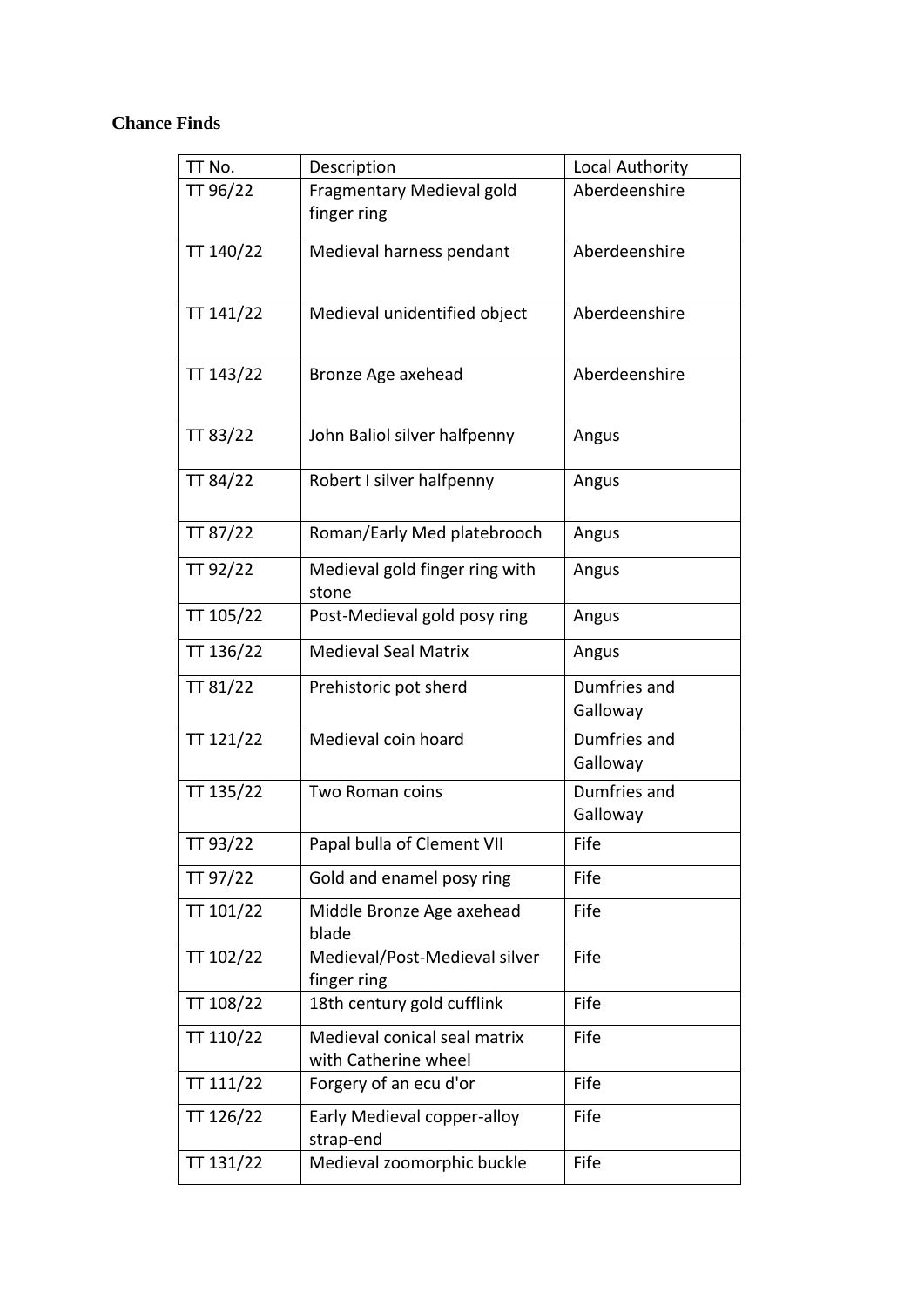| TT 133/22 | Medieval coin hoard                                        | Fife       |
|-----------|------------------------------------------------------------|------------|
| TT 138/22 | Leo X papal bulla                                          | Fife       |
| TT 82/22  | 2 <sup>nd</sup> Century Roman coin                         | Highland   |
| TT 86/22  | Middle Bronze Age axehead                                  | Highland   |
| TT 89/22  | Prehistoric lithic assemblage                              | Highland   |
| TT 94/22  | 'Late medieval/post-medieval<br>'Flower Type' seal matrix  | Highland   |
| TT 95/22  | Bronze Age axehead                                         | Highland   |
| TT 98/22  | Post-Medieval posy ring with<br>enamel                     | Highland   |
| TT 104/22 | Post-Medieval heart-shaped<br>finger ring                  | Highland   |
| TT 106/22 | Two Roman coins                                            | Highland   |
| TT 115/22 | Medieval seal matrix                                       | Highland   |
| TT 112/22 | Bronze age penannular ring                                 | Highland   |
| TT 113/22 | Medieval annular brooch made<br>from jetton                | Highland   |
| TT 114/22 | Late Bronze Age sword hilt<br>fragment                     | Highland   |
| TT 116/22 | Post-Medieval silver ring bezel                            | Highland   |
| TT 117/22 | Medieval annular brooch                                    | Highland   |
| TT 118/22 | Medieval annular brooch                                    | Highland   |
| TT 120/22 | Medieval silver annular brooch                             | Highland   |
| TT 122/22 | 18th century Inverness-shire<br>Highlanders shoulder plate | Highland   |
| TT 123/22 | 17th century coin hoard                                    | Highland   |
| TT 124/22 | Two medieval straight pins                                 | Highland   |
| TT 125/22 | Zoomorphic swivel                                          | Highland   |
| TT 129/22 | Iron Age brooch fragment                                   | Highland   |
| TT 91/22  | Blade with fleur de lis hilt                               | Midlothian |
| TT 128/22 | Great Langdale tuff stone<br>axehead                       | Midlothian |
| TT 107/22 | Medieval harness pendant,<br>uncertain heraldry            | Moray      |
| TT 119/22 | Early Medieval prick spur                                  | Moray      |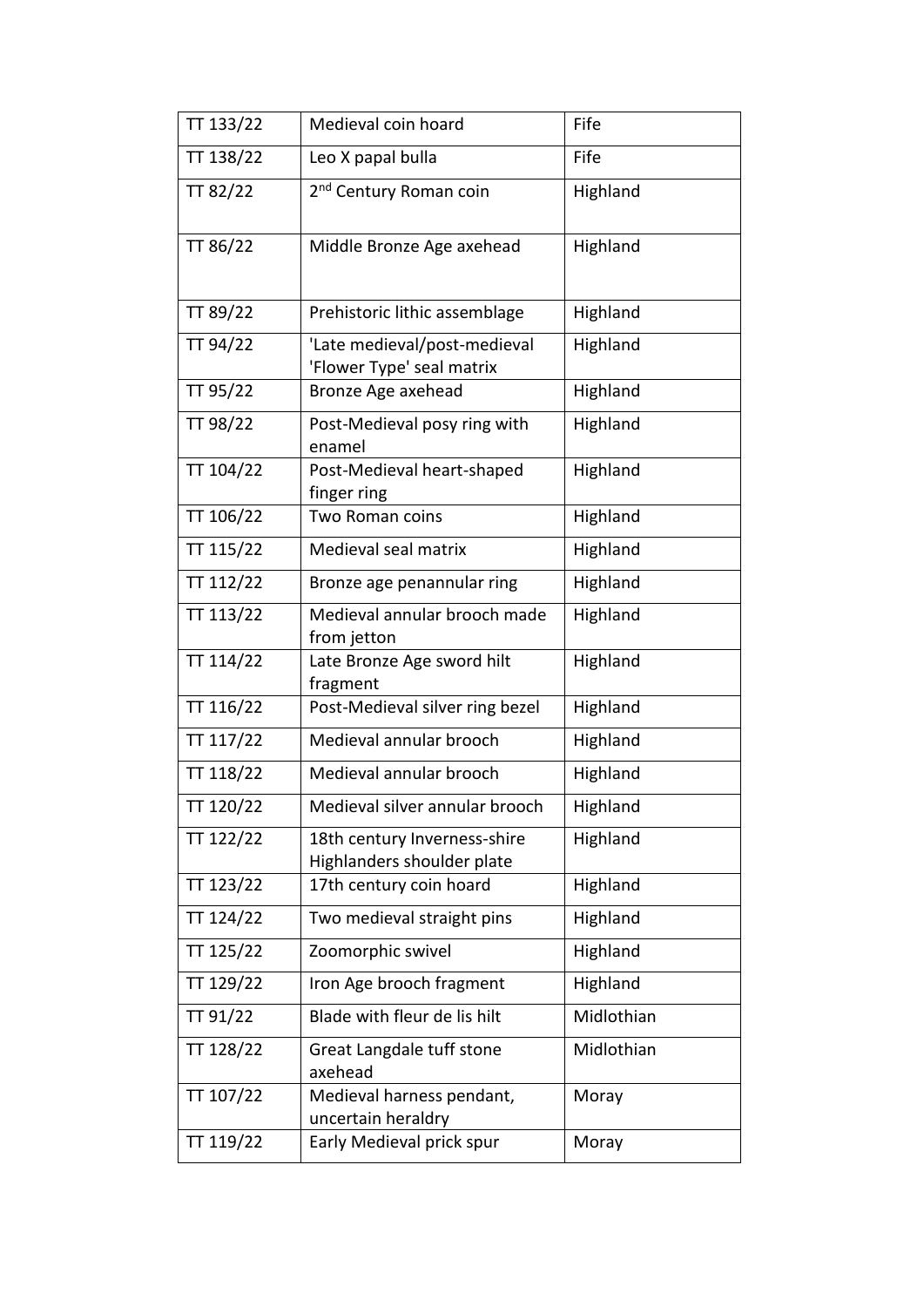| TT 132/22 | Arrowhead in silver frame                                     | Moray                   |
|-----------|---------------------------------------------------------------|-------------------------|
| TT 139/22 | Neolithic axehead                                             | Moray                   |
| TT 144/22 | Medieval harness pendant                                      | Moray                   |
| TT 103/22 | Neolithic barbed and tanged<br>arrowhead                      | Orkney                  |
| TT 137/22 | Pierced bone pin                                              | Orkney                  |
| TT 85/22  | Post-Medieval Seal matrix                                     | Perth and Kinross       |
| TT 88/22  | Roman enamelled mount                                         | Perth and Kinross       |
| TT 100/22 | Two copper-alloy Post-Medieval<br>to Modern manilla bracelets | Renfrewshire            |
| TT 99/22  | Middle Bronze Age axehead                                     | <b>Scottish Borders</b> |
| TT 134/22 | Roman toggle                                                  | <b>Scottish Borders</b> |
| TT 90/22  | Late Medieval zoomorphic<br>buckle                            | Shetland                |
| TT 109/22 | Bronze Age sword blade<br>fragment                            | <b>Stirling</b>         |
| TT 127/22 | Anglo-Saxon gold pommel                                       | <b>Stirling</b>         |
| TT 130/22 | Gold floral engraved button                                   | <b>Stirling</b>         |
| TT 142/22 | Iron Age strap fitting                                        | <b>Stirling</b>         |

### **Excavation Assemblages**

| TT No.   | Description                                                                                                                               | Local Authority |
|----------|-------------------------------------------------------------------------------------------------------------------------------------------|-----------------|
| TT 34/22 | Prehistoric/Modern assemblage,<br>Portstown, Inverurie. Headland<br>Archaeology Site code PTIA15: 6 boxes,<br>including two large stones. | Aberdeenshire   |
| TT 38/22 | Prehistoric/Roman/Modern assemblage,<br>Thainstone Business Park, Inverurie.<br>Headland Archaeology Site code TBPI18:<br>9 boxes.        | Aberdeenshire   |
| TT 39/22 | Prehistoric to Modern assemblage, Third<br>Don Crossing, A96 Park and Ride, Dyce.<br>Headland Archaeology Site code<br>TDCA13: 5 boxes.   | Aberdeenshire   |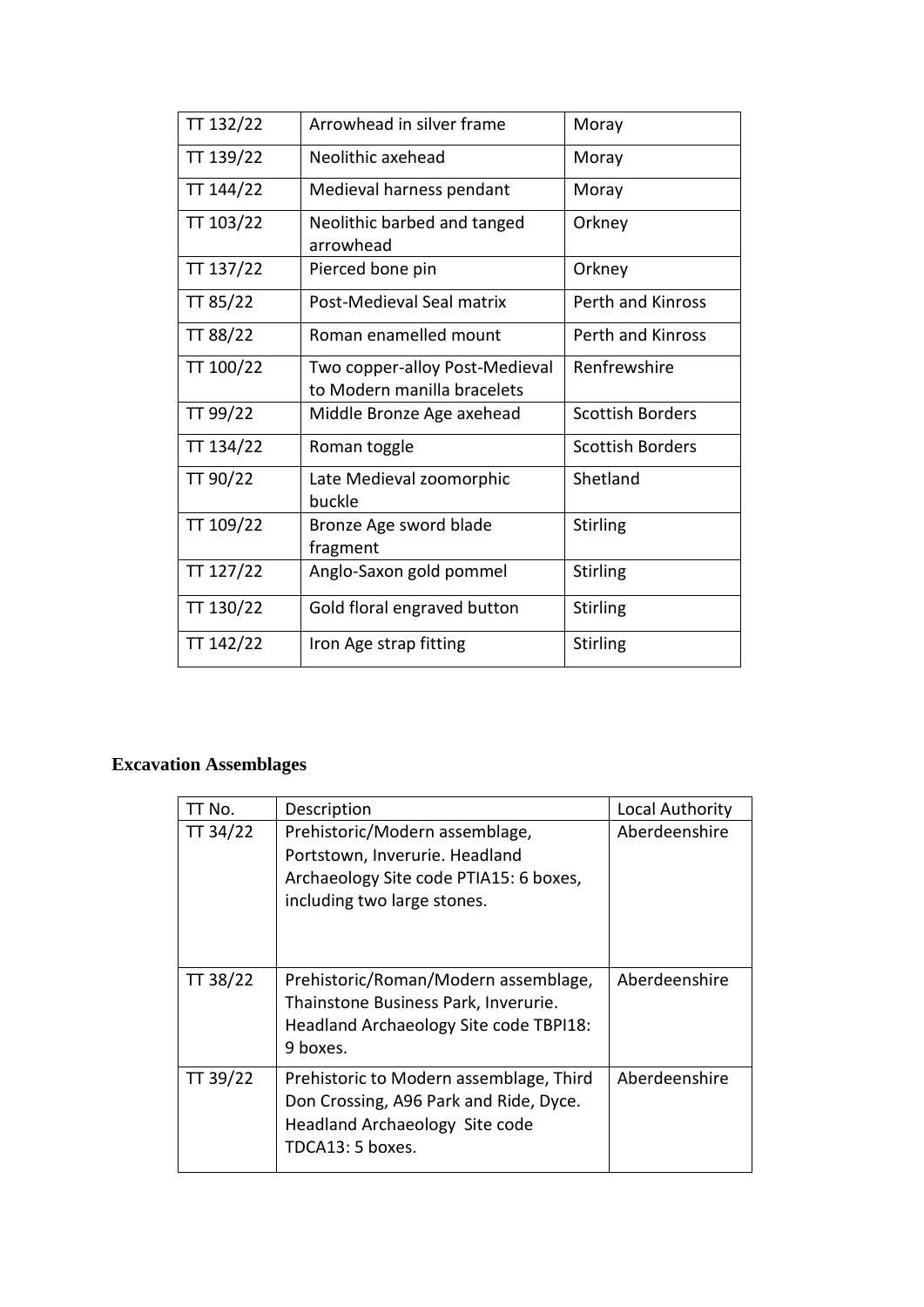| TT 63/22 | Early and Middle Bronze Age assemblage,<br>Hillhead, Tarland. University of Reading<br>Site code BLA: 3 boxes.                              | Aberdeenshire   |
|----------|---------------------------------------------------------------------------------------------------------------------------------------------|-----------------|
| TT 65/22 | Early Bronze Age assemblage, Hill of<br>Tuach, Kintore. University of Reading Site<br>code Tuach, Feature 11: 1 box.                        | Aberdeenshire   |
| TT 67/22 | Early Bronze Age; Roman Iron Age<br>assemblage, Waulkmill, Tarland.<br>University of Reading Site code WAU: 2<br>boxes.                     | Aberdeenshire   |
| TT 71/22 | Prehistoric assemblage, Knockhall Road,<br>Newburgh. Cameron Archaeology Site<br>code CA181: 1 box.                                         | Aberdeenshire   |
| TT 37/22 | Modern assemblage, Tealing Airfield<br>Substation, Tealing. Headland<br>Archaeology Site code TASA20: 2 boxes.                              | Angus           |
| TT 06/22 | Bronze Age assemblage, Land adjacent to<br>Kyles Church, Kames. Argyll Archaeology<br>Site code 130 KAM: 1 small bag.                       | Argyll and Bute |
| TT 07/22 | Early Bronze Age cremation assemblage<br>(including modern finds), Pennyfuir,<br>Oban. Argyll Archaeology Site code 140-<br>180 PEN: 1 box. | Argyll and Bute |
| TT 08/22 | Mesolithic, late Bronze Age and Medieval<br>assemblage, Shepherd's Cottage,<br>Kilchoman. Argyll Archaeology Site code<br>189 SHE: 1 box.   | Argyll and Bute |
| TT 09/22 | Late Neolithic assemblage, Killeonan<br>Cottages, Campbeltown. Argyll<br>Archaeology Site code 191 KIL: 1 small<br>bag.                     | Argyll and Bute |
| TT 10/22 | Middle Bronze Age assemblage, Cleigh<br>Mill, Kilmore. Argyll Archaeology Site<br>code 195 CM: 1 box.                                       | Argyll and Bute |
| TT 11/22 | Post-Medieval assemblage, Claddie<br>Cottage, Cowal Peninsula, Kilfinan. Argyll<br>Archaeology Site code 233 CLA: 1 small<br>bag.           | Argyll and Bute |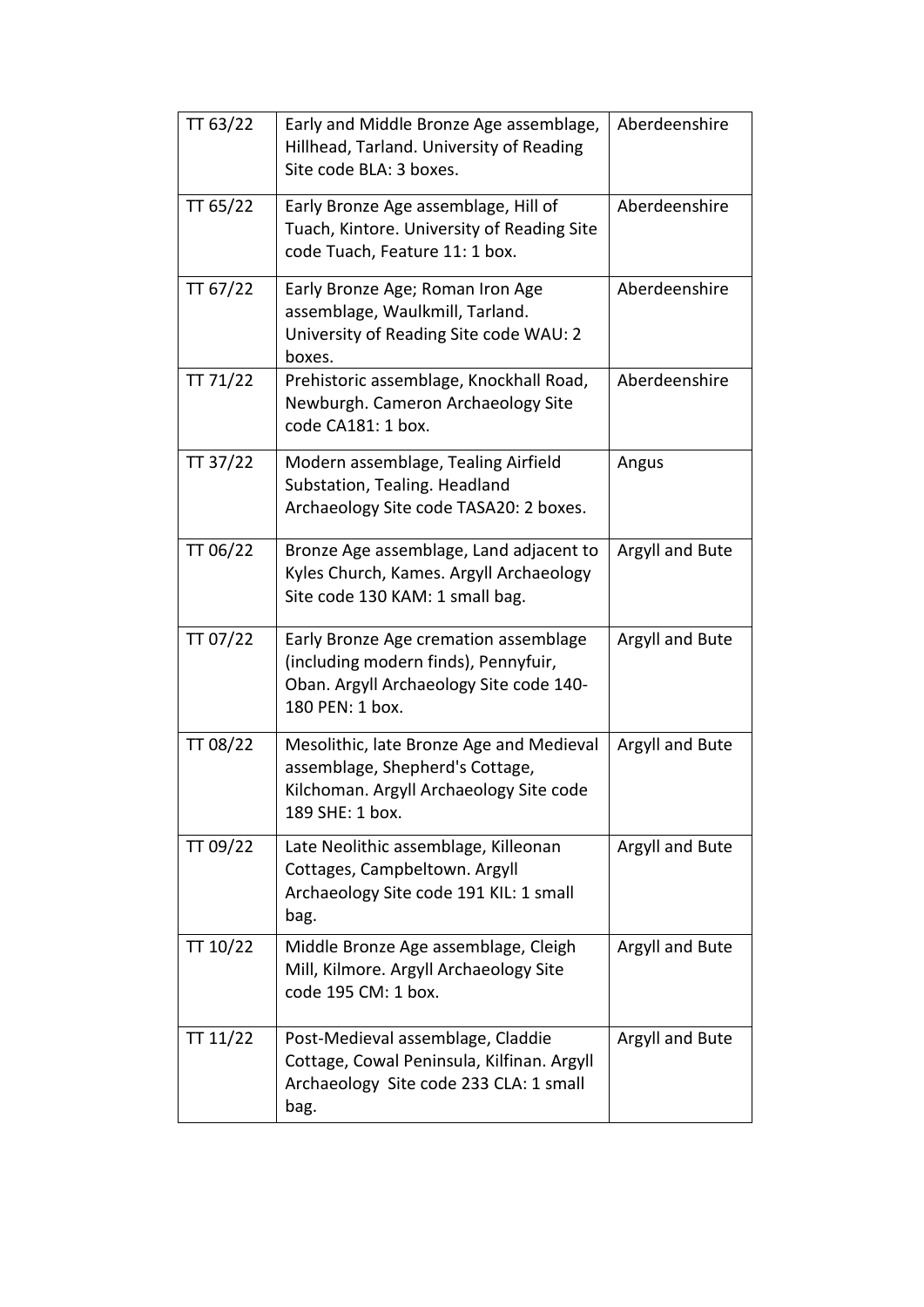| TT 12/22 | Late Mesolithic assemblage, Loch<br>Doilean, Ardnamurchan. Argyll                                                                                | Argyll and Bute |
|----------|--------------------------------------------------------------------------------------------------------------------------------------------------|-----------------|
|          | Archaeology Site code 243 LOD: 2 boxes.                                                                                                          |                 |
| TT 13/22 | Mesolithic to late Neolithic assemblage,<br>Tayvallich, North Knapdale. Argyll<br>Archaeology Site code 323 TAY: 4 boxes.                        | Argyll and Bute |
| TT 15/22 | Prehistoric to late Medieval assemblage,<br>Iona septic tanks, Baile Mòr. Argyll<br>Archaeology Site code 406 SEP: 1 small<br>bag.               | Argyll and Bute |
| TT 16/22 | Late Mesolithic and early Neolithic<br>assemblage, Succoth, near Arrochar.<br>Argyll Archaeology Site code 408 SUC: 3<br>boxes and 8 large bags. | Argyll and Bute |
| TT 48/22 | Prehistoric assemblage, Ardfin Estate,<br>Isle of Jura. Argyll Archaeology Site code<br>241 ARD: 2 boxes.                                        | Argyll and Bute |
| TT 49/22 | 19th century assemblage, Balgaidh Burn<br>Bloomery, Dunoon. Calluna Archaeology<br>Site code: 1 box.                                             | Argyll and Bute |
| TT 50/22 | 19th century assemblage, Bishops Glen<br>Settlement, Dunoon. Calluna<br>Archaeology Site code: 1 box.                                            | Argyll and Bute |
| TT 51/22 | 18th/19th century assemblage,<br>Croitchorrach, Dunoon. Calluna<br>Archaeology Site code: 1 box.                                                 | Argyll and Bute |
| TT 52/22 | 19th century assemblage, Lochan Woods,<br>Dunoon. Calluna Archaeology Site code:<br>1 box.                                                       | Argyll and Bute |
| TT 53/22 | 19th century assemblage, North<br>Garhallow, Dunoon. Calluna Archaeology<br>Site code: 1 box.                                                    | Argyll and Bute |
| TT 54/22 | 19th century assemblage, South<br>Garhallow, Dunoon. Calluna Archaeology<br>Site code: 1 box.                                                    | Argyll and Bute |
| TT 72/22 | Prehistoric assemblage, 10 Cornaigbeg,<br>Tiree. Clyde Archaeology Site code 26: 1<br>box.                                                       | Argyll and Bute |
| TT 78/22 | Bronze Age assemblage, Barlea Standing<br>Stone. Glenbarr. Argyll Archaeology Site<br>code 306 BAR: 1 small box.                                 | Argyll and Bute |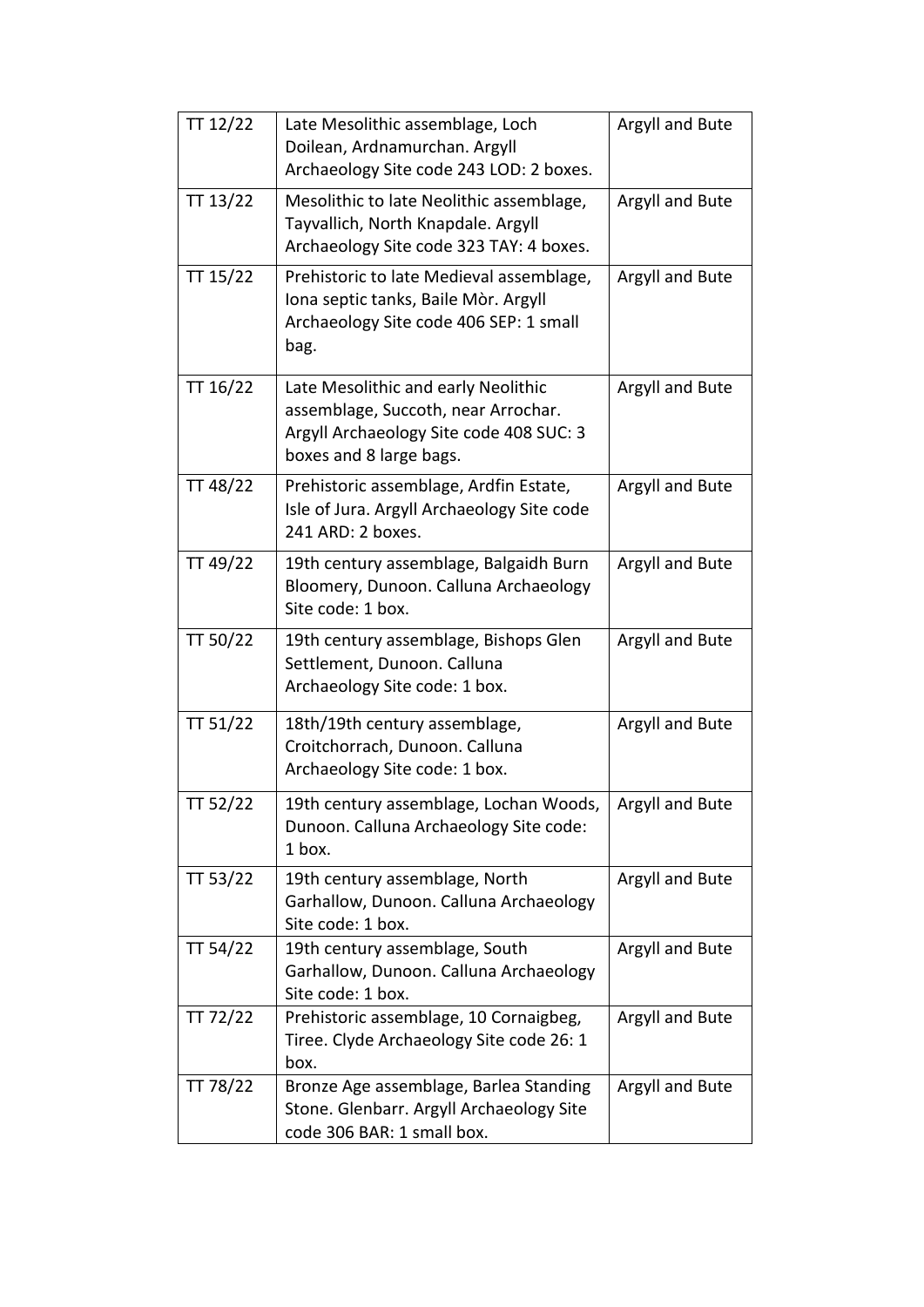| TT 79/22  | Bronze Age assemblage (two flints),       | Argyll and Bute |
|-----------|-------------------------------------------|-----------------|
|           | Rowantree, Kames. Argyll Archaeology      |                 |
|           | Site code 175-ROW: 1 box.                 |                 |
| TT 80/21  | Four pieces of flint, Dalantober, Isle of | Argyll and Bute |
|           | Iona. Argyll Archaeology Site code 478    |                 |
|           | DAL: 1 small bag.                         |                 |
| TT 145/22 | Medieval to Post-Medieval assemblage,     | Argyll and Bute |
|           | High Morlaggan, Arrochar. Kilmartin       |                 |
|           | Museum Site code MOR 09; MOR 11: 50       |                 |
|           | boxes.                                    |                 |
| TT 146/22 | Medieval to Post-Medieval assemblage,     | Argyll and Bute |
|           | Carnasserie Castle, Kilmartin. Kilmartin  |                 |
|           | Museum Site code CCA17: 5 boxes and 6     |                 |
|           | loose stones.                             |                 |
| TT 21/22  | Prehistoric/modern assemblage (single     | City of         |
|           | flint tool), Burdiehouse Mains,           | Edinburgh       |
|           | Edinburgh. Headland Archaeology Site      |                 |
|           | code BURD08: 1 bag.                       |                 |
| TT 25/22  | Medieval to modern assemblage,            | City of         |
|           | Edinburgh Trams (Constitution Street),    | Edinburgh       |
|           | Edinburgh. Headland Archaeology Site      |                 |
|           | code ETCS08: 7 boxes.                     |                 |
| TT 27/22  | Medieval/Modern assemblage, India         | City of         |
|           | Buildings, Victoria Street. Headland      | Edinburgh       |
|           | Archaeology Site code IBVE16: 1 box.      |                 |
| TT 32/22  | Medieval to Modern assemblage, 6-8        | City of         |
|           | Market Street, Edinburgh. Headland        | Edinburgh       |
|           | Archaeology Site code MSEL14: 2 boxes.    |                 |
|           |                                           |                 |
| TT 24/22  | Post-Medieval to modern assemblage,       | City of Glasgow |
|           | Rutherglen Bridge Cotton Mill, Glasgow.   |                 |
|           | Headland Archaeology Site code EERR09:    |                 |
|           | 1 bag.                                    |                 |
| TT 55/22  | Post-Medieval assemblage, Little          | City of Glasgow |
|           | Dovehill, Glasgow. Clyde Archaeology      |                 |
|           | Site code: 1 box.                         |                 |
|           |                                           |                 |
| TT 58/22  | Post-Medieval assemblage, Sornhill,       | East Ayrshire   |
|           | Galston. Rathmell Archaeology Site code   |                 |
|           | 08054: 1 box.                             |                 |
| TT 31/22  | Medieval to Modern assemblage, Market     | Fife            |
|           | Street, St Andrews. Headland              |                 |
|           | Archaeology Site code MSA99: 2 boxes.     |                 |
|           |                                           |                 |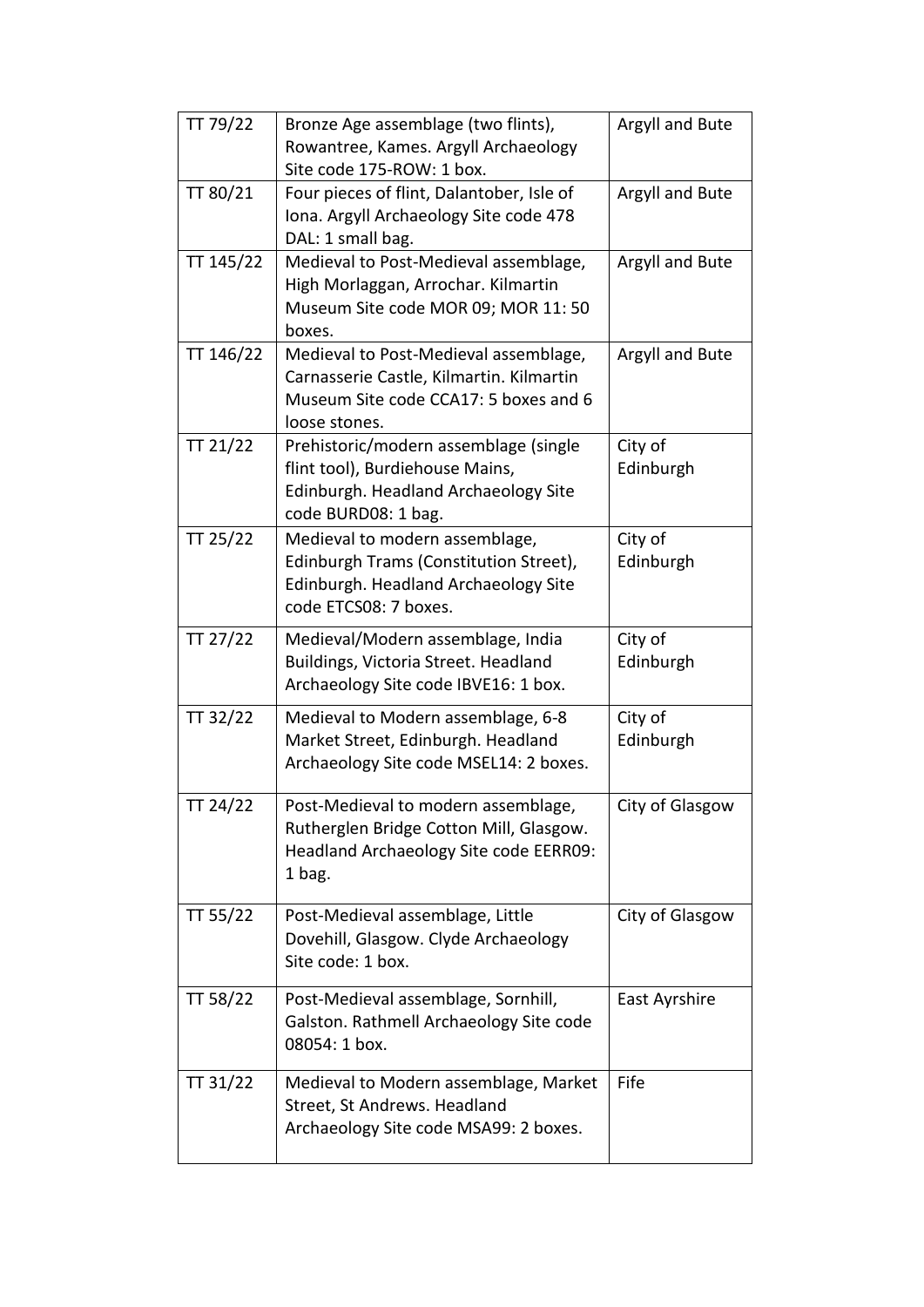| TT 41/22 | Medieval/Modern assemblage, 18 The<br>Scores, St Andrews. Headland<br>Archaeology Site code TSSA19: 1 box.                                          | Fife                 |
|----------|-----------------------------------------------------------------------------------------------------------------------------------------------------|----------------------|
| TT 28/22 | Prehistoric to modern assemblage, Lower<br>Slackbuie, Inverness. Headland<br>Archaeology Site code LSBI17: 1 box.                                   | Highland             |
| TT 29/22 | Prehistoric/Modern assemblage, Milton<br>of Leys, Inverness. Headland Archaeology<br>Site code MLMI19: 1 box.                                       | Highland             |
| TT 43/22 | Neolithic/ Modern assemblage, Wester<br>Inshes, Inverness. Headland Archaeology<br>Site code WIWB18: 2 boxes.                                       | Highland             |
| TT 45/22 | Medieval to Post-Medieval assemblage,<br>Raining's Stairs, Inverness. Highland<br>Archaeology Services Site code RSI17: 1<br>box.                   | Highland             |
| TT 64/22 | Prehistoric assemblage, Littleferry<br>fieldwalking project, Golspie. University<br>of Reading Site code: 1 box.                                    | Highland             |
| TT 35/22 | Medieval to Modern assemblage, St<br>David's High School, Dalkeith. Headland<br>Archaeology Site code SDS99: 1 bag.                                 | Midlothian           |
| TT 01/22 | Modern assemblage, Portgordon<br>Maltings, Portgordon. AOC Site code<br>24215: 3 boxes                                                              | Moray                |
| TT 33/22 | Medieval to Modern assemblage, Moray<br>Waste Water Project, Portessie and<br>Banff. Headland Archaeology Site code<br>MWP02: 2 boxes.              | Moray                |
| TT 46/22 | Post-Medieval to Modern assemblage,<br>Gollochy IceHouse, Portgordon. Highland<br>Archaeology Services Site code<br>GHI18/GHI19: 3 boxes.           | Moray                |
| TT 62/22 | Prehistoric assemblage, Culbin<br>fieldwalking project, Kinloss. University<br>of Reading Site code: 1 box.                                         | Moray                |
| TT 04/22 | Early Neolithic to Early Medieval<br>assemblage, A9 Dualling Programme,<br>Luncarty to Pass of Birnam. AOC Site<br>code FW 24151/PX 24502: 9 boxes. | Perth and<br>Kinross |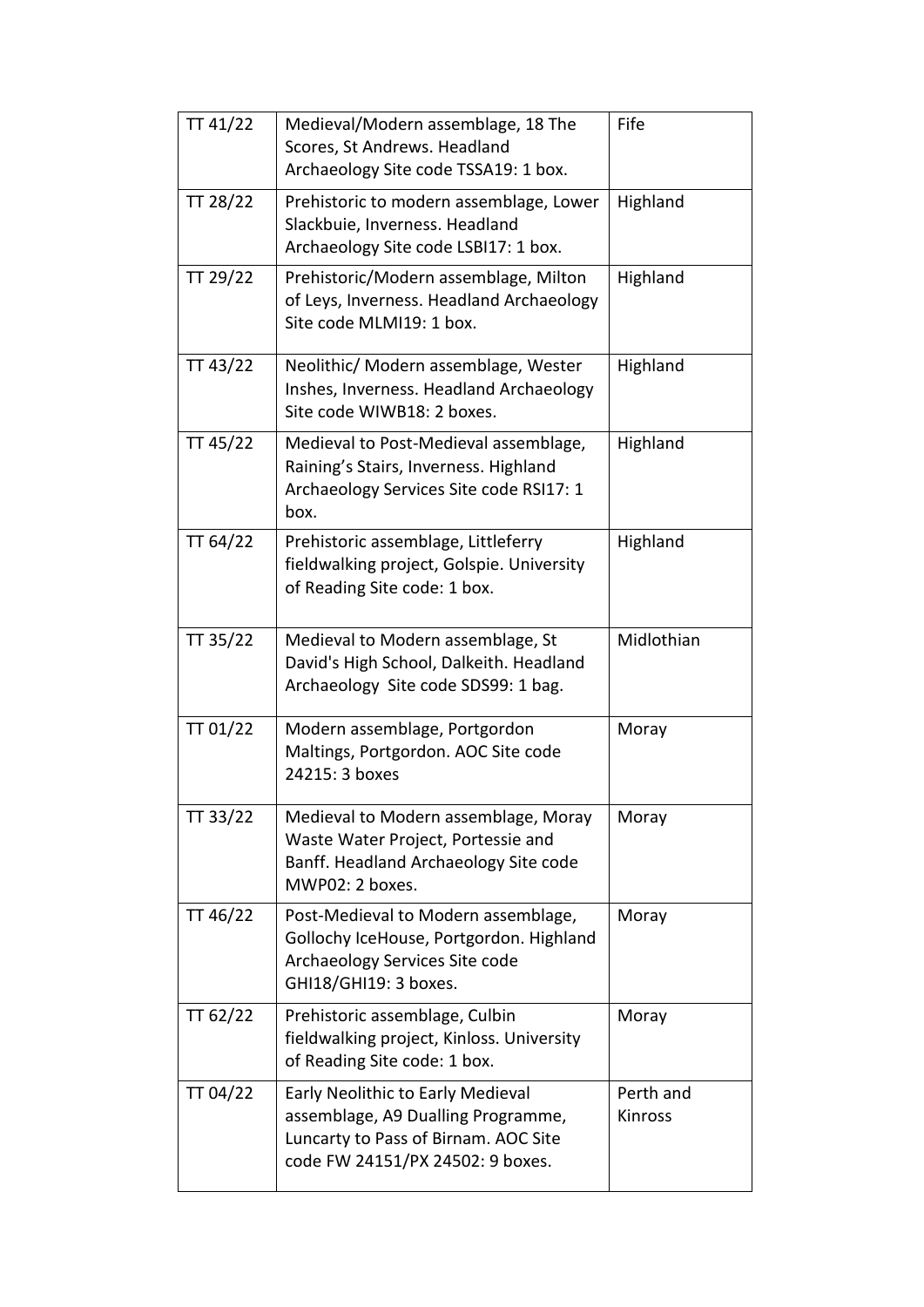| TT 14/22 | Late Bronze Age assemblage, Na Clachan     | Perth and               |
|----------|--------------------------------------------|-------------------------|
|          | Aoraidh, Meall nan Clachan. Argyll         | Kinross                 |
|          | Archaeology Site code 374 TUM: 2 boxes.    |                         |
| TT 17/22 | Neolithic assemblage, Upper Gaskan,        | Perth and               |
|          | Blair Atholl. Argyll Archaeology Site code | Kinross                 |
|          | 433 UGA: 1 box.                            |                         |
|          |                                            |                         |
| TT 26/22 | Prehistoric to modern assemblage,          | Perth and               |
|          | Griffin Wind Farm, Little Dunkeld.         | Kinross                 |
|          | <b>Headland Archaeology Site code</b>      |                         |
|          | GWPK09: 1 box.                             |                         |
| TT 44/22 | Prehistoric/Post-Medieval assemblage,      | Perth and               |
|          | Ben Lawers Historical Landscape Project,   | Kinross                 |
|          | Loch Tay. GUARD Site code 290, 290.2,      |                         |
|          | 1314, 1440, 1508, 1580, 1746, 1777,        |                         |
|          | 1903, 1998, 2005, 2120(px): 42 boxes.      |                         |
| TT 57/22 | Post-Medieval assemblage, The              | Perth and               |
|          | Gymnasium, Huntingtower. Rathmell          | <b>Kinross</b>          |
|          | Archaeology Site code 11031: 1 box.        |                         |
| TT 61/22 | Early Bronze Age assemblage,               | Perth and               |
|          | Croftmoraig stone circle, Dull. University | <b>Kinross</b>          |
|          | of Reading Site code CM: 1 box.            |                         |
| TT 66/22 | Bronze Age assemblage, Urlar, Dull.        | Perth and               |
|          | University of Reading Site code URL: 2     | Kinross                 |
|          | boxes.                                     |                         |
| TT 73/22 | Post-Medieval assemblage, Kirk Wynd,       | Perth and               |
|          | Dunning. Derek Hall Site code DUN02: 1     | Kinross                 |
|          | fragment of linen smoother.                |                         |
| TT 75/22 | Medieval assemblage, Perth. SUAT Site      | Perth and               |
|          | code PEX64: 1 box.                         | Kinross                 |
|          |                                            |                         |
| TT 56/22 | Post-Medieval assemblage, Paisley Arts     | Renfrewshire            |
|          | Centre, Paisley. Clyde Archaeology Site    |                         |
|          | code: 1 box.                               |                         |
| TT 02/22 | Possible Roman to modern assemblage,       | <b>Scottish Borders</b> |
|          | Land North of Rhymers Ha', Oakendean,      |                         |
|          | Melrose. AOC Site code 25422: 1 box        |                         |
|          |                                            |                         |
| TT 03/22 | Medieval to Post-Medieval assemblage,      | <b>Scottish Borders</b> |
|          | Mantle Walls, Ancrum. AOC Site code        |                         |
|          | 60096: 13 boxes, including architectural   |                         |
|          | stone, +2 blue crates of fieldwalking      |                         |
|          | finds.                                     |                         |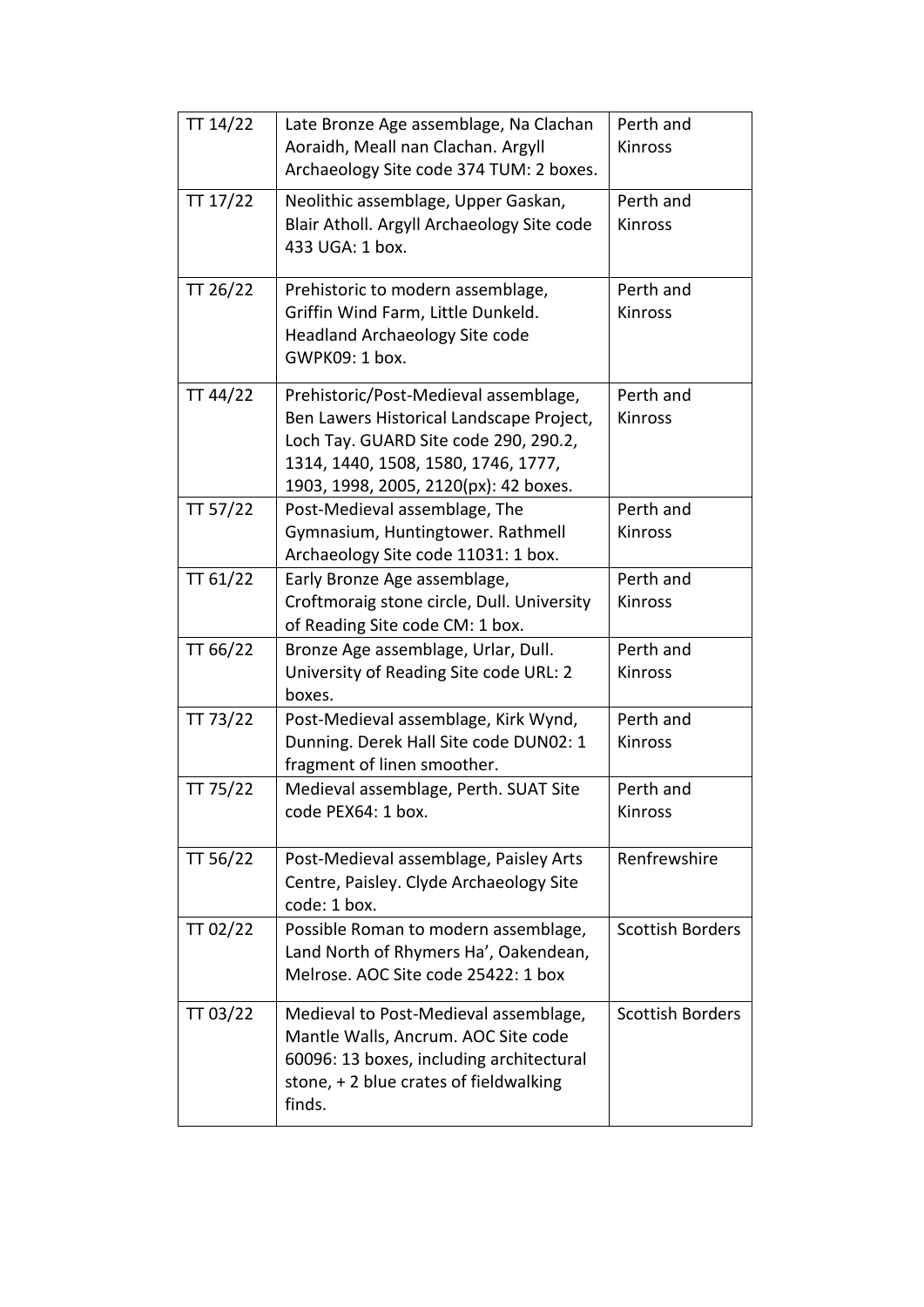| TT 18/22 | Bronze Age assemblage, 10 Caberston<br>Avenue, Walkerburn. Clyde Archaeology<br>Site code 021: 1 box.                   | <b>Scottish Borders</b> |
|----------|-------------------------------------------------------------------------------------------------------------------------|-------------------------|
| TT 47/22 | Post-Medieval assemblage, 10 Edgar Rd,<br>Westruther. Clyde Archaeology Site code<br>038: 1 box.                        | <b>Scottish Borders</b> |
| TT 42/22 | Possible Medieval/Modern assemblage,<br>Windhouse, Mid Yell. Headland<br>Archaeology Site code TWYS17: 2 boxes.         | Shetland                |
| TT 36/22 | Prehistoric/Modern assemblage, Corton<br>Road, Ayr. Headland Archaeology Site<br>code SEA05: 1 box.                     | South Ayrshire          |
| TT 77/22 | Post-Medieval assemblage, Turnberry<br>Golf Course, Turnberry. Clyde<br>Archaeology Site code 4438161: 1 box.           | South Ayrshire          |
| TT 59/22 | Medieval/Post-Medieval assemblage,<br>Covington Tower, Covington. Biggar<br>Archaeology Group Site code CO: 8<br>boxes. | South<br>Lanarkshire    |
| TT 60/22 | Prehistoric assemblage, Daer Project,<br>Daer Valley, Crawford. Biggar<br>Archaeology Group Site code: 48 boxes.        | South<br>Lanarkshire    |
| TT 68/22 | Post-Medieval metal detected<br>assemblage, Glengieth, Crawford. Biggar<br>Archaeology Group Site code GG: 10<br>boxes. | South<br>Lanarkshire    |
| TT 69/22 | Post-Medieval assemblage, Glenochar<br>bastle, Crawford. Biggar Archaeology<br>Group Site code GO: 120 boxes.           | South<br>Lanarkshire    |
| TT 70/22 | Mesolithic/Neolithic assemblage, Weston<br>Farm, Dunsyre. Biggar Archaeology<br>Group Site code WE: 26 boxes.           | South<br>Lanarkshire    |
| TT 05/22 | Post-Medieval to modern assemblage,<br>Stirling Jacobites, Stirling and Dunblane.<br>Archaeology Scotland: 1 box.       | <b>Stirling</b>         |
| TT 19/22 | Medieval assemblage, Cambusbeg West,<br>Callander. Clyde Archaeology Site code<br>006: 2 boxes.                         | <b>Stirling</b>         |